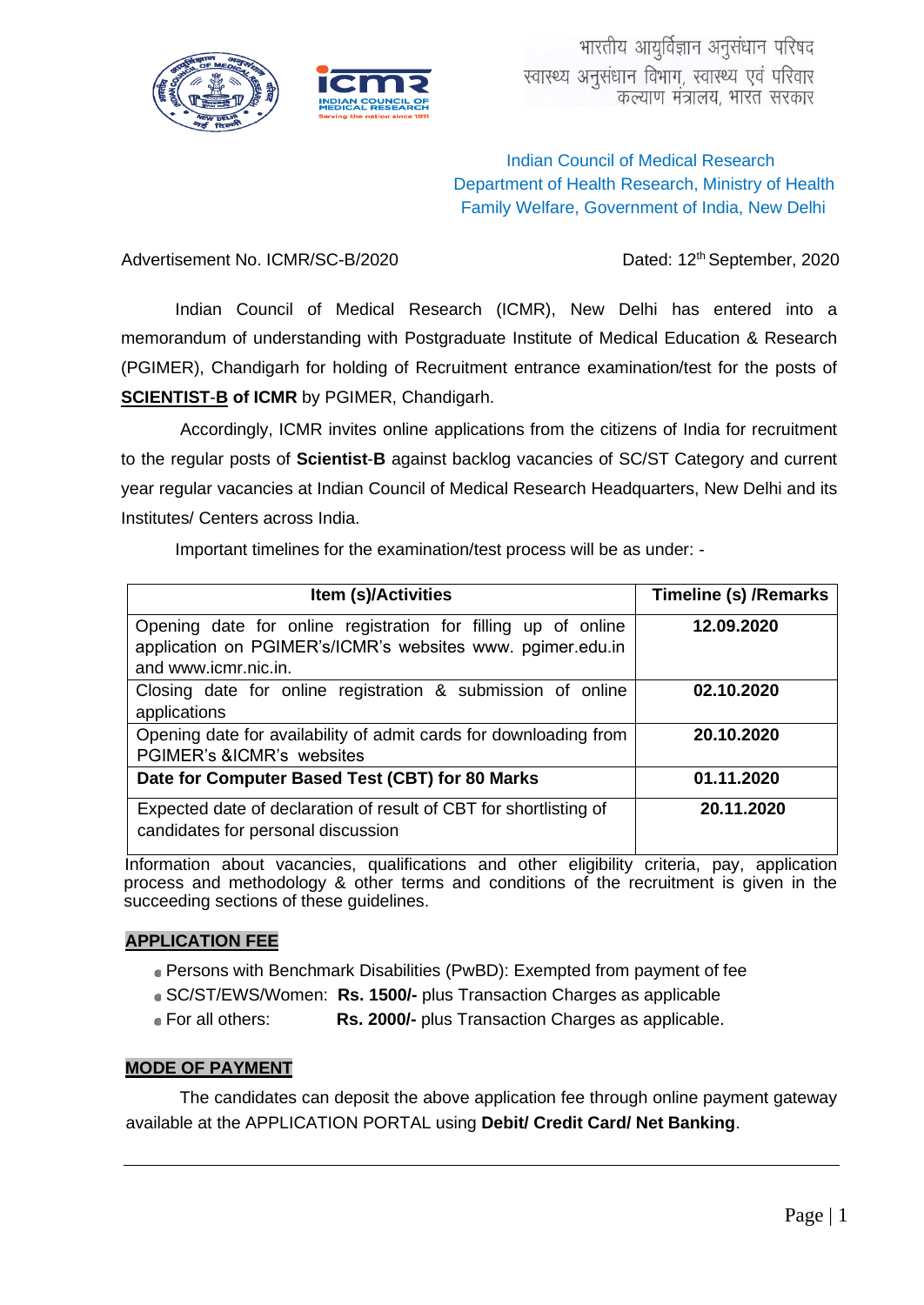# **IMPORTANT NOTE**

Any Addendum/ Corrigendum/ updates, all information regarding declaration of result for short listing of candidates based on CBT will be displayed on PGlMER's website at **www.pgimer.edu.in** and **ICMR's** website at **www.icmr.nic.in**. Further information regarding schedule of document verification, date & time of interview and final result of selected candidates will be announced and displayed only on ICMR's website at **www.icmr.nic.in**. Candidates will not be informed individually in this regard. Therefore, *candidates are advised to regularly visit websites of PGIMER and ICMR for any updates.*

All applicants are advised to read these Guidelines and the Help Manual carefully before starting online registration and ensure that no column is left blank and all the columns in the REGISTRATION FORM and APPLICATION FORM are filled in correctly as once registered/ submitted candidates will not be able to change the entries and the candidature will be decided accordingly. In the event of rejection of the application form due to INCORRECT entries filled by the candidate, no correspondence/ request for reconsideration will be entertained.

# **1. a) DETAIL OF SC/ST CATEGORY BACKLOG VACANCIES TO BE FILLED BY SPECIAL DRIVE**

| Name of the Post(s)   | <b>SC</b> category          | <b>ST</b> category          |
|-----------------------|-----------------------------|-----------------------------|
| <b>SCIENTIST-B</b>    | 10                          | 06                          |
| (Medical/Non-Medical) | (5 Medical & 5 Non-Medical) | (3 Medical & 3 Non Medical) |

#### **Name of Post** : **SCIENTIST-B (Medical / Non-Medical)** Vacancies reserved for SC/ST/OBC/EWS categories **Unreserved/ General** Vacancies reserved for Divyang out of total vacancies Sub-category of Divyang (Categories of disabled suitable for job) **SC ST OBC EWS UR PwBD=05** VH | HH | 0H | Autism/ Intellectual VH HH OH Autism/ intellectual etc. **19 09 34 12 51 2 1 1 1** LV HH OA/ OL/ BL As per DoPT (10M (5M (17M (6M (26M guidelines & 9 NM) & 4 NM) & 17 NM) & 6NM) & 25 NM)

# **b) DETAILS OF CURRENT VACANCIES**

**Abbreviations:** - UR = Un-reserved, SC = Scheduled Caste, ST Scheduled Tribe, OBC Other Backward Classes, EWS= Economically Weaker Section, PwBD =Persons with Benchmark Disabilities, OH = Orthopaedically Handicaped; OL = one leg affected (R and/or L); OA one arm affected (R or L); VH = visually handicaped; LV Low Vision; BL both legs affected but not arms; HH = Hearing Handicapped (persons suffering from hearing impairment).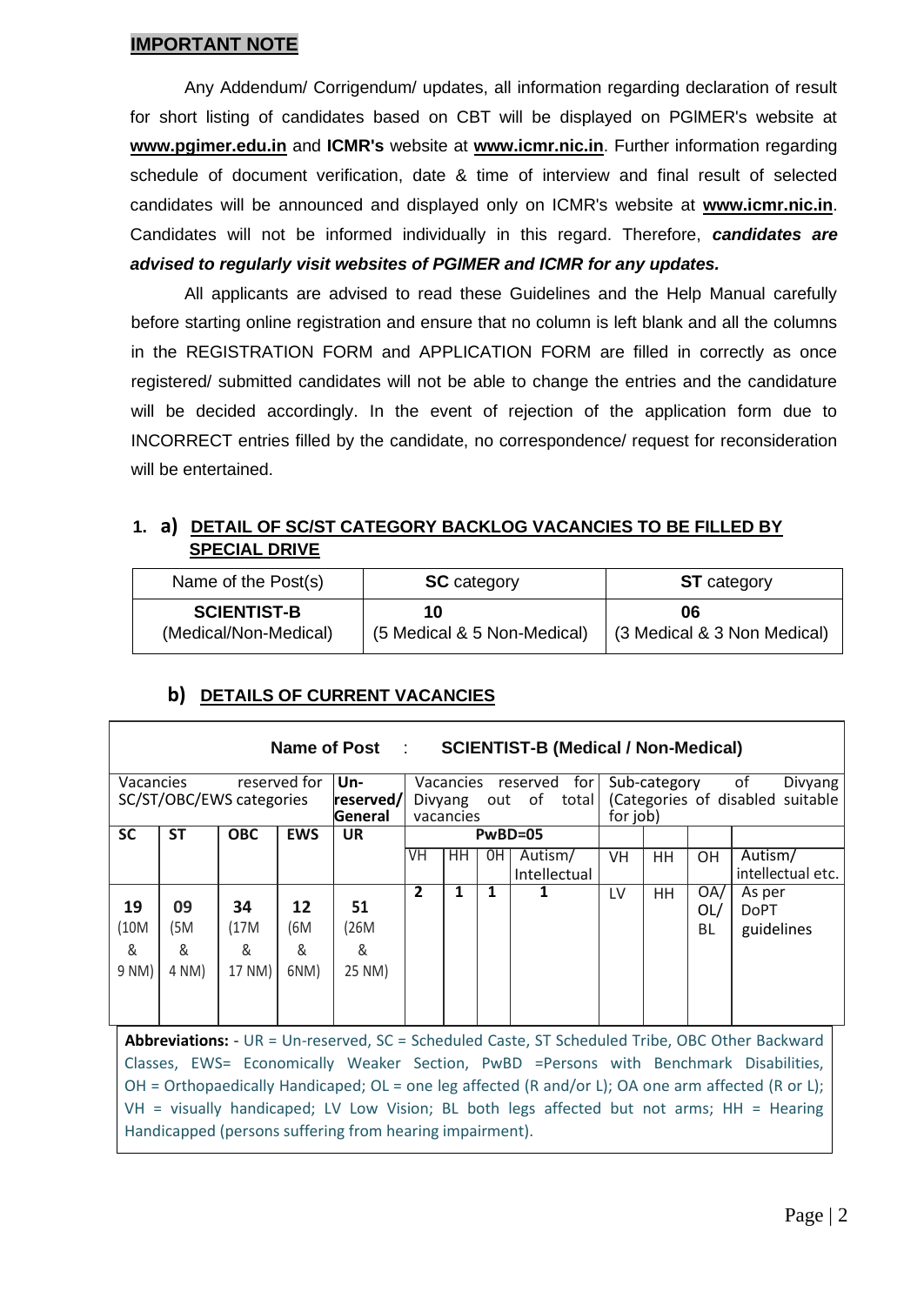- **I. These posts are meant for ICMR Headquarters, New Delhi and its Institutes/Centres across India. The candidates selected for these posts may be posted by the Competent Authority of ICMR, New Delhi. These post carry all India service liability.**
- **II. The above vacancies are provisional and subject to variation. The competent authority reserves the right to vary the vacancies including reserved vacancies at any stage. The competent authority also reserves the right to withdraw any post at any stage without assigning any reason.**
- **Note:** *The Application form for both the Vacancies are Common. However, backlog vacancies for SC/ST will be filled up first and the vacancies of current year will be filled thereafter.*

# **2. ELIGIBILITY CRITERIA:ESSENTIAL EDUCATIONAL QUALIFICATION(S) AND AGE LIMIT FOR THE POSTS ARE AS UNDER:**

| Sr.<br>No. | Name of the<br>Post(s)       | Pay Scale (As per 7<br>CPC pay matrix)    | Upper Age<br>Limit | <b>Minimum Essential Qualification</b>                                                                                                                                                                                                                                                                                                                                                                                                                                                                                                                                                                                                                                                                                                                                                                                            |
|------------|------------------------------|-------------------------------------------|--------------------|-----------------------------------------------------------------------------------------------------------------------------------------------------------------------------------------------------------------------------------------------------------------------------------------------------------------------------------------------------------------------------------------------------------------------------------------------------------------------------------------------------------------------------------------------------------------------------------------------------------------------------------------------------------------------------------------------------------------------------------------------------------------------------------------------------------------------------------|
| 1.         | Scientist-B<br>(Medical)     | Level -10<br>$(Rs. 56, 100 - 1, 77, 500)$ | 35 years           | MBBS degree recognized by<br>MCI/NMC.                                                                                                                                                                                                                                                                                                                                                                                                                                                                                                                                                                                                                                                                                                                                                                                             |
| 2.         | Scientist-B<br>(Non-Medical) | Level -10<br>$(Rs.56, 100 - 1, 77, 500)$  | 35 years           | <b>Qualifications for the Non-</b><br><b>Medical posts:</b><br>First Class Post Graduate degree<br>from a recognized University in<br>any of the following subjects.<br><b>OR</b><br>Second Class Post Graduate<br>Ph.D<br>with<br>degree<br>from<br>a<br>recognized University in any of<br>the following subjects:<br>Biochemistry, Microbiology,<br>Virology, Biotechnology,<br>Molecular Biology,<br>Biology/Bioscience, Zoology,<br>Sociology, Social work, Food &<br>Nutrition, Biostatistics/ Statistics,<br><b>Bioinformatics</b><br>Note: <b>Candidate having</b><br>following subjects need not to<br>apply.<br>Chemistry, Anthropology,<br>Economics with specialization in<br>Health Economics, Psychology,<br>Entomology, Genetics/Medical<br>Genetics, Immunology,<br>Pharmacology, Pharmacy,<br>Toxicology, Botany |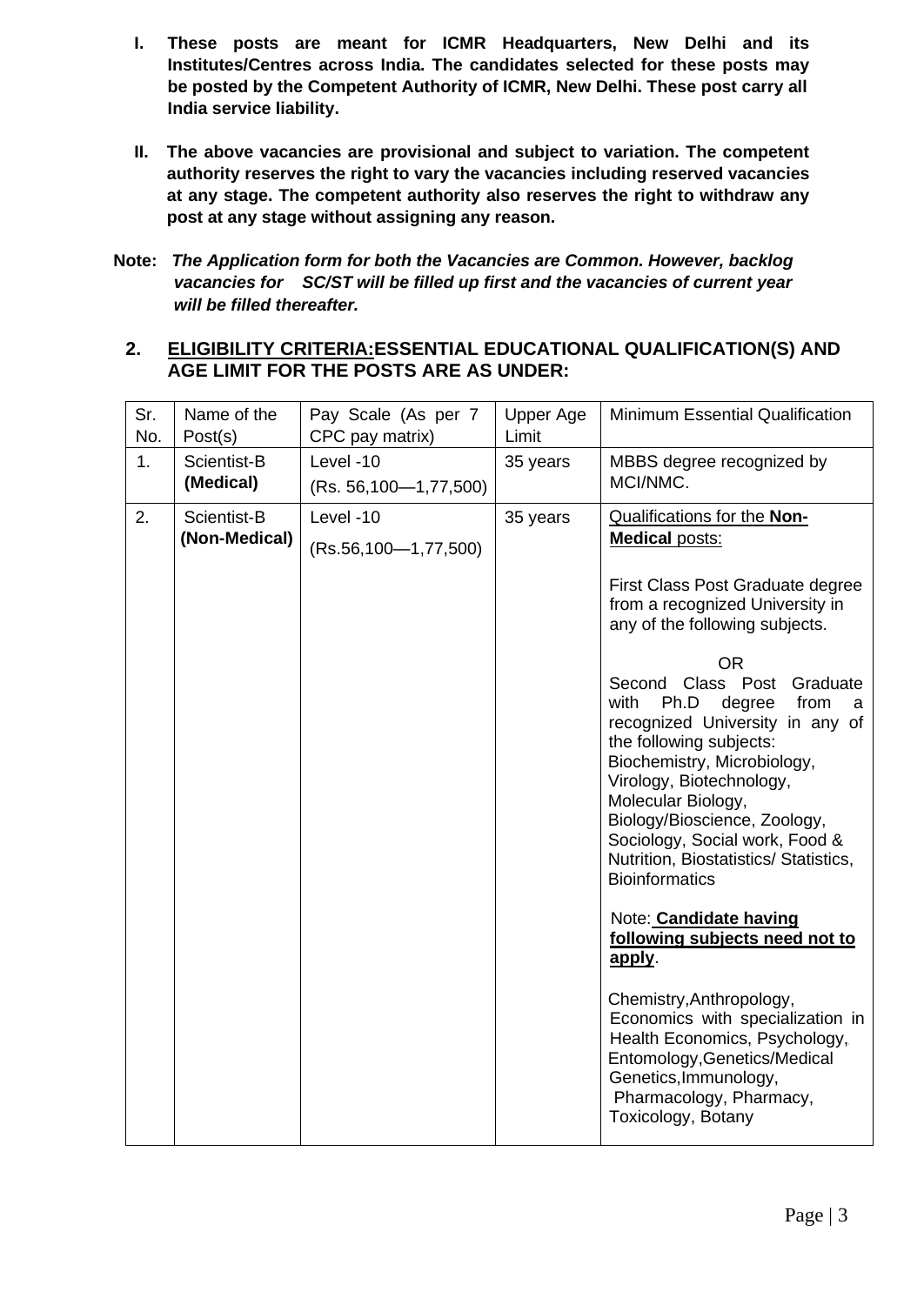# **3. AGE RELAXATION:**

- $(iii)$  Upper age limit shall be determined as on last date of submission of online applications.
- (iii) Date of Birth as recorded in the Matriculation/Secondary Examination Certificate only will be accepted for determining the age and no subsequent request for change will be considered or granted.
- $(iv)$  No age relaxation would be available to reserved category candidates applying for unreserved vacancies.
- $(v)$  Permissible relaxation of upper age limit as per Government orders for claiming age relaxation as on last date of receipt of application is as under:

| Sr. | Category                                                                                                                                                                                                                                                                                                                |                     | Age relaxation permissible beyond the Upper      |
|-----|-------------------------------------------------------------------------------------------------------------------------------------------------------------------------------------------------------------------------------------------------------------------------------------------------------------------------|---------------------|--------------------------------------------------|
| No. |                                                                                                                                                                                                                                                                                                                         | age limit           |                                                  |
| 1.  | SC/ST                                                                                                                                                                                                                                                                                                                   | 5 years             |                                                  |
| 2.  | <b>OBC</b>                                                                                                                                                                                                                                                                                                              | 3 years             |                                                  |
| 3.  | PwBD (UR& EWS)                                                                                                                                                                                                                                                                                                          | 10 years            |                                                  |
| 4.  | PwBD + SC/ST                                                                                                                                                                                                                                                                                                            | $10+5=15$ years     |                                                  |
| 5.  | $PwBD + OBC$                                                                                                                                                                                                                                                                                                            | $10 + 3 = 13$ years |                                                  |
| 6.  | <b>Central Govt. Civilian Employees</b>                                                                                                                                                                                                                                                                                 |                     |                                                  |
|     | 1) Central Govt. Civilian Employees fulfilling<br>the conditions as prescribed by DOPT, Govt.<br>of India vide 0MNo. 15012/2/2010-Estt.(D)<br>dated 27th March 2012 (General/Unreserved)<br>who have rendered not less than 3 years<br>regular and continuous service as on closing<br>date for receipt of application. |                     | 5 years                                          |
|     | 2) Central Govt. Civilian Employees (OBC)<br>$8(5+3)$ years<br>who have rendered not less than 3 years<br>regular and continuous service as on closing<br>date for receipt of application.                                                                                                                              |                     |                                                  |
|     | 3) Central Govt. Civilian Employees (SC/ST)<br>who have rendered not less than 3 years<br>regular and continuous service as on closing<br>date for receipt of application.                                                                                                                                              |                     | 10 $(5+5)$ years                                 |
| 7.  | Any other category                                                                                                                                                                                                                                                                                                      |                     | As per Govt. of India's<br>instructions / Rules. |

**Note: Age relaxation for Govt. service will not be added for PwBD candidates.**

# **4. CRITERIA FOR AVAILING BENEFIT OF RESERVATION:**

# A. **Scheduled Caste (SC), Scheduled Tribes (ST) & Other Backward Classes (OBC):**

- i. All candidates, irrespective of category may be considered against UR vacancies, subject to fulfillment of parameters for UR candidates. However, against the vacancies earmarked for specific categories (SC/ST/OBC/EWS), only candidates belonging to that category will be considered.
- ii. For availing reservation, SC/ST/OBC candidates should upload Caste Certificate from issued by competent authorities along with his/ her application form. The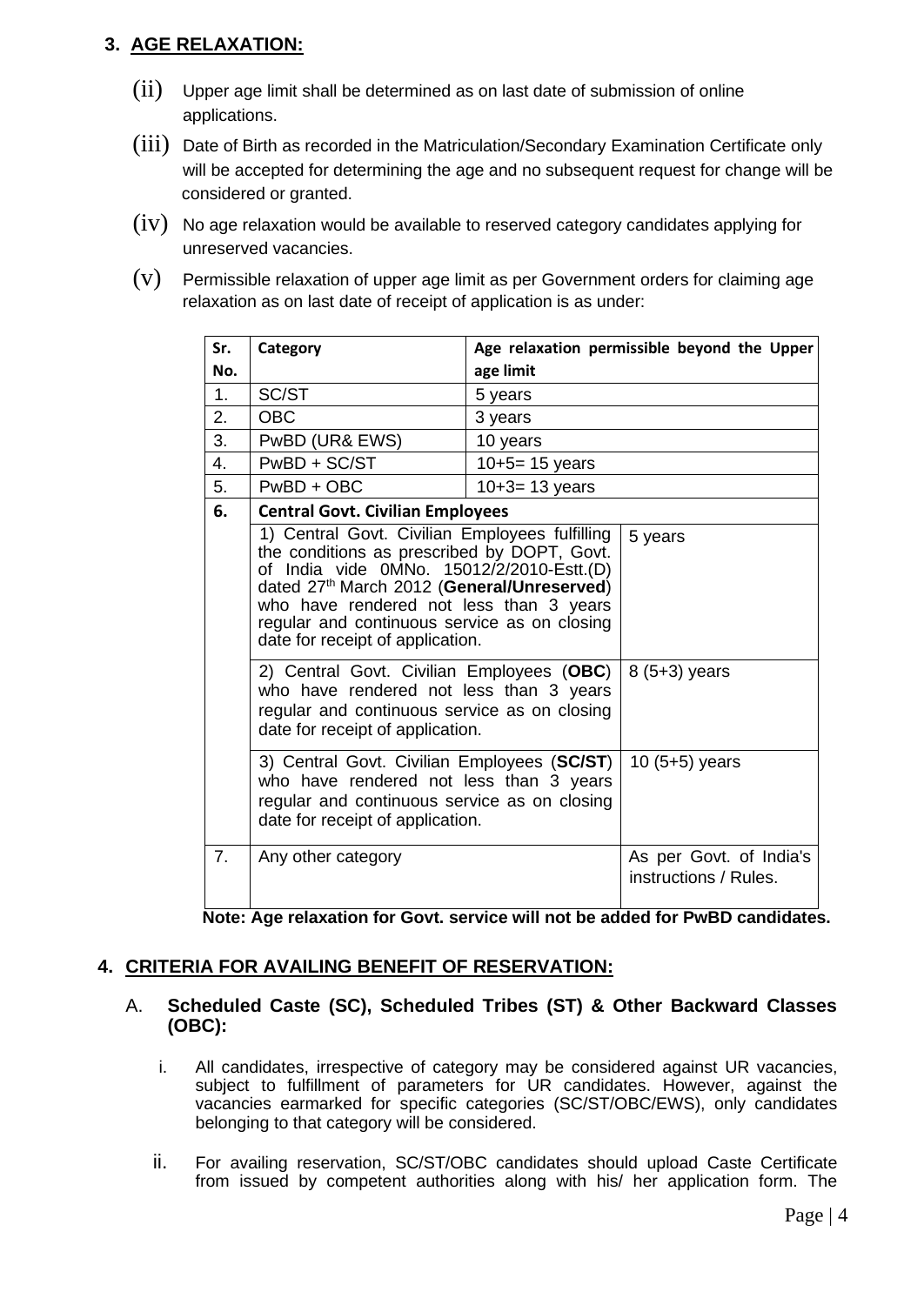Certificate to be furnished by OBC candidates should be as per the format given at **Annexure-I** (for OBC-NCL candidates). Further, the certificates to be produced by OBC candidates should specifically indicate that they do not belong to the Persons/Sections (Creamy Layer) mentioned in Column 3 of the Schedule of the Government of India, Department of Personnel and Training O.M.N0.36012/22/93- Estt. (SCT) dated 08.09.93 & its subsequent revision through O.M.No.36033/3/2004- Estt. (Res) dated 09.03.2004, 27.05.2013, 13.09.2017 and further revision, if any, received till the closing date for submission of ONLINE applications. The candidates should ensure that they belong to the respective category while applying for the posts. Such candidates should upload their category certificates while submitting their ONLINE applications and they will be also be required to produce a valid category certificate (in original) in the prescribed format at the time of document verification. The OBC certificate so furnished shall **not be older than one year** from the closing date of submission of ONLINE application. Further, for OBC candidates, in addition to the submission of category certificate, a declaration in the prescribed format as per **Annexure-Il** has to be furnished by the candidates during document verification, that he/she does not belong to the creamy layer. In case of not complying with these stipulations, the claim of OBC for reserved status (OBC) will not be entertained.

#### B. **Economically Weaker Section (EWS):**

EWS (Economically Weaker Section) vacancies are tentative and subject to further direction/clarification of GOI and are subject to outcome of any litigation pending in the court of law. The candidates seeking reservation under EWS should fulfill the criteria as prescribed by Government of India (**Office Memorandum ENoø36039/1/2019 dated 31st January 2019 by Ministry of Personnel, Public Grievances & Pension & F.No.A11013/01/2019 dated 28th February 2019 by Ministry of Health & Family Welfare, Government of India**) and not covered under the scheme of reservation for SCs, STS and OBCs and whose family has gross annual income below Rs. 8.00 lakh (Rupees eight lakh only) are to be identified as EWSs for benefit of reservation. Income shall also include income from all sources i.e. salary, agriculture, business, profession etc. for the financial year prior to the year of application.

Also persons whose family owns or possesses any of the following assets shall be excluded from being identified as EWS, irrespective of the family income:-

- i. 5 acres of agricultural land and above;
- ii. Residential flat of 1000 sq. ft. and above;
- iii. Residential plot of 100 sq. yards and above in notified municipalities;
- iv. Residential plot of 200 sq. yards and above in areas other than the notified Municipalities.

The property held by a "Family" in different locations or different places/cities would be clubbed while applying the land or property holding test to determine EWS status. The term "Family" for this purpose will include the person who seeks benefit of reservation, his/her parents and siblings below the age of 18 years as also his/her spouse and children below the age of 18 years.

**The benefit of reservation under EWS can be availed upon production of an Income and Asset Certificate issued by a Competent Authority**. The Income and Asset Certificate issued by any one of the following authorities in the prescribed format as given in **Annexure-Ill** shall only be accepted as proof of candidate's claim as 'belonging to EWS:

- a) District Magistrate/Additional District Magistrate/ Collector/ Deputy Commissioner/Additional' Deputy Commissioner/ 1st Class Stipendary Magistrate/ Sub-Divisional Magistrate/ Taluka Magistrate! Executive Magistrate/ Extra Assistant Commissioner.
- b) Chief Presidency Magistrate/Additional Chief Presidency Magistrate/ Presidency Magistrate.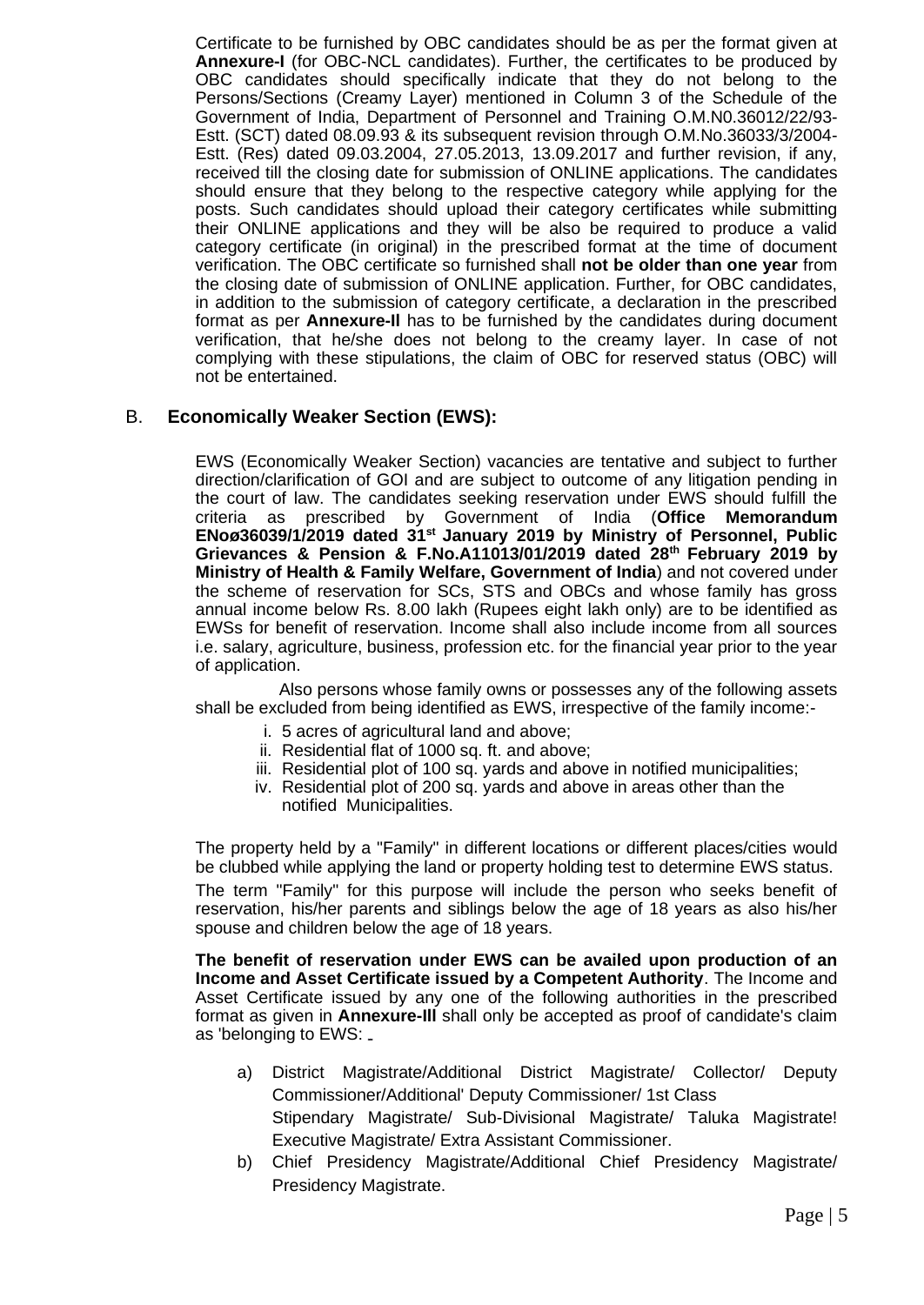- c) Revenue Officer not below the rank of Tehsildar and
- d) Sub-Divisional Officer or the area where the candidate and/or his family normally resides.

INCOME & ASSET Certificate must be in the format as mentioned in the **Annexure-III**. The crucial date for submitting the income and asset certificate shall be the closing date for receipt of online applications. If the candidates belong SC / ST / OBC (Central List), they are not eligible to apply under EWSs category. The Institute shall verify the veracity of the Income and Asset certificate submitted by the candidate. If a candidate gets appointment on the basis of false claim of EWS, his/ her services shall be terminated without assigning any further reasons and without prejudice to such further action as may be taken under provisions of the Indian Penal Code of fake/ false certificate.

A candidate belonging to EWS will not be denied the right to compete for appointment against an unreserved seat. Candidates belonging to EWS who are selected on the basis of merit and not on account of reservation, will not be counted towards the quota meant for reservation.

Where any vacancy earmarked for EWS cannot be filled up due to non availability of a suitable candidate belonging to EWS, such vacancies shall not be carried forward to the next recruitment year as backlog.

# **C. Persons with Benchmark Disability (PwBD):**

- (i) Five (05) posts as per details given in Section 1(b) above have been reserved for Persons with Benchmark Disabilities category (having the prescribed identified category of suitability) under 4% quota prescribed by Government of India, Ministry of Personnel, Public Grievances & Pensions, Department of Personnel & Training vide O.M. No. 36035/02/2017-Estt (Res) Dated 15<sup>th</sup> January, 2018.
- (ii) In the category of posts which are identified suitable for persons with benchmark disabilities, a person with benchmark disability shall have right to compete for appointment by direct recruitment against an unreserved vacancy. Thus, a person with benchmark disability can be appointed against vacancy not specifically reserved for persons with benchmark disability, provided the post is identified suitable for persons with benchmark disability of the relevant category.
- (iii) Persons with benchmark disabilities selected without relaxed standards along with other candidates, will not be adjusted against the reserved share of vacancies. The reserved vacancies will be filled up separately from amongst the eligible candidates with benchmark disabilities which will comprise of candidates with benchmark disabilities who are lower in merit than the last candidate in merit list but otherwise found suitable for appointment, if necessary, by relaxed standards.
- (iv) As per provisions of the Rights of the Persons with Disabilities Act 2016 and instructions issued by Government of India, Ministry of Personnel, Public Grievances & Pensions, Department of Personnel & Training vide O.M. No. 36035/02/2017-Estt (Res) Dated 15<sup>th</sup> January, 2018, the reservation to Persons (Indian Nationals) with Benchmark Disabilities (PwBD) will be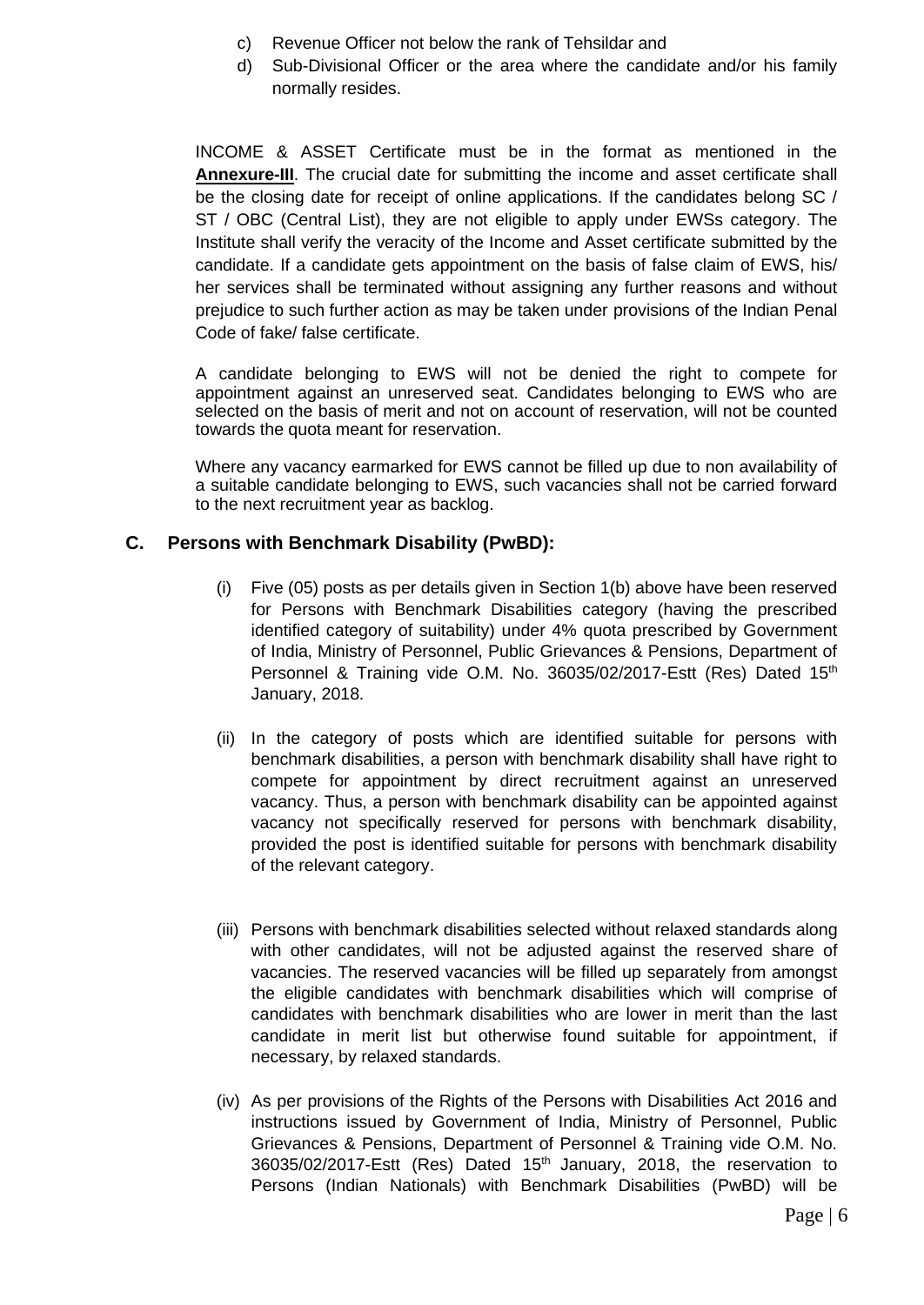provided on horizontal basis, as per their rank in order of merit and the candidate(s) selected against quota for persons with disabilities will be placed in the appropriate category i.e. UR/SC/ST/OBC/EWS as the case may be, to which he/she belong. To illustrate, if in a given year there are two vacancies reserved for the persons with benchmark disabilities and out of two persons with benchmark disabilities appointed, one belongs to scheduled caste and the other belongs to unreserved category, then the SC candidate with benchmark disability shall be adjusted against the SC point in the reservation roster and the unreserved candidate with benchmark disability against unreserved point in the relevant reservation roster. In case none of the vacancy falls on point reserved for the SCs, the candidate under benchmark disability belonging to SC shall not be adjusted against the unreserved vacancy.

- (v) The persons who suffer from not less than 40% of disability will only be eligible for the benefit of reservation and other relaxations as permissible under the rules. The applicant must have a valid Disability Certificate issued by the competent authority so authorized by the Central or the State Government. Such certificate, in the event of selection of the candidate to any post, will be subject to such verification/ re-verification as may be decided by the competent authority. Certificate issued by the Medical Practitioner, Hospital or any other Institution not authorized by the Central or the State Government will not be considered. **The disability of finally selected candidates may be verified by a Medical Board specifically constituted for this purpose to ascertain his/her eligibility and suitability to the concerned post.**
- (vi) **Assistance of Scribe:** As per instructions/guidelines issued by the Government of India vide 0M No.34-02/2015-DD.111 dated 29.8.2018 modified vide corrigendum F. No. 34-02/2015-DD.III(pt) dated 8.2.2019, the facility of Scribe / Reader / Lab Assistant and extra time would be allowed to a person with benchmark disability (blindness, locomotor disability- both arm affected & cerebral palsy) as defined under Section 2 (r) of the RPwD Act, 2016 and **having limitation in writing** including that of speed if so desired by him/ her. For engaging the scribe, candidates will have to fill in the necessary details and response in this regard in the online APPLICATION FORM and intimate the PGIMER through email id: **icmrexampgichd@gmail.com** (Sr. Admn. Officer, Academic) at the time while filling ONLINE application form. In the absence of any such information in the application form and advance intimation as mentioned above, no request for engagement of a scribe in the examination shall be entertained. Engagement of scribe will be subject to the following conditions:
	- a) The provision of scribe will be allowed on production of a certificate to the effect that the person concerned has physical limitation to write, and scribe is essential to write examination on his behalf, from the Chief Medical Officer/ Civil Surgeon/ Medical Superintendent of a Government health care institution as per Performa attached at **Annexure-IV**.
	- b) Candidates will have the option to arrange for the scribe on their own or to request the PGIMER for the same. However, in both the cases, they will have to intimate through email id: **[icmrexampgichd@gmail.com](mailto:icmrexampgichd@gmail.com)** at the time while filling ONLINE application form alongwith all requisite information/ documents.
	- c) The qualification of the scribe should be atleast matriculate or one-step below the qualification prescribed under rules of the concerned post for which the candidate is going to take examination.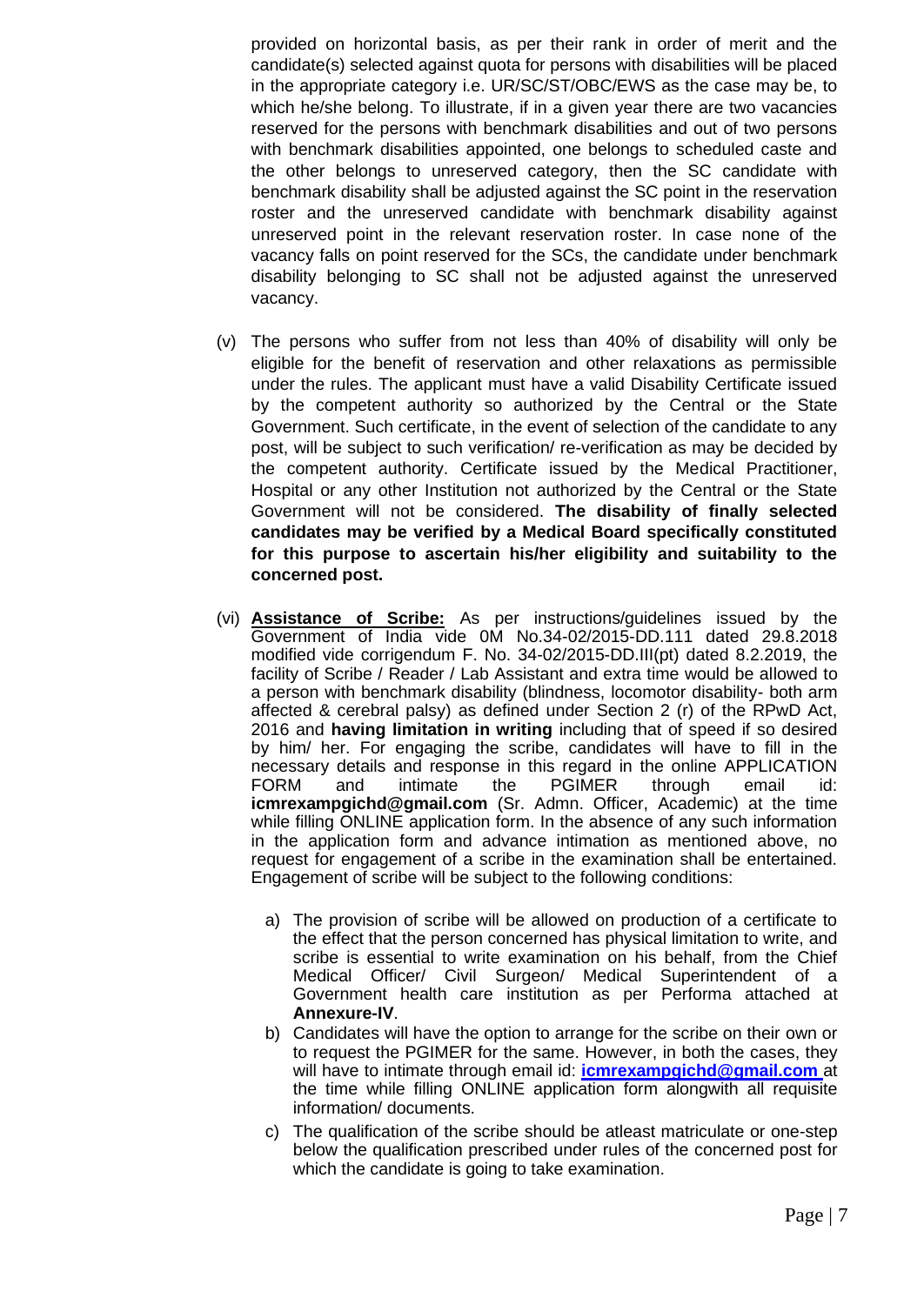- d) The scribe so arranged should not himself/herself be the candidate for the same test for which the candidate is appearing. Also, same scribe should not be engaged for more than one candidate. The scribe and the candidate shall give a declaration to this effect. Any violation, if detected at any stage, will render both candidate and scribe disqualified.
- e) Candidates opting for scribe will have to provide additional details for scribes before closing date of submission of ONLINE application form as per **Annexure-V (A&B)** to the Institute at **[icmrexampgi@gmail.com](mailto:icmrexampgi@gmail.com)** so that PGIMER can issue Call Letter for scribe and the same shall be signed by both candidate and scribe. Scribe should produce original and valid ID proof at the Examination Center and bring passport size photograph.
- f) Separate Call Letter will be issued to scribes accompanying the candidates.
- g) The candidate shall be responsible for any misconduct on the part of the scribe brought by him/her during the test.
- h) Candidates availing the assistance of a scribe shall be eligible for compensatory time of not less than 20 minutes for every hour of the test. In case the duration of the examination is less than an hour, then duration of compensatory time would be allowed on pro-rata basis subject to a minimum of 5 minutes and in the multiple of 5.
- i) The change of scribe will not be allowed. However, in case of emergency, the same will be allowed only upon production of valid proof for emergency necessitating change and the same will only be allowed upon filling the relevant details including pasting of photograph of the new scribe as per **Annexure-V (A & B).**

# **5. SELECTION PROCEDURE EXAMINATION & SYLLABUS:**

# **A. Scheme of examination:**

(i) Selections will be done on merit based on marks obtained in online Computer-Based Test (CBT) plus marks obtained in mandatory interview. The scheme of marks for CBT and interview shall be as under:

| <b>Computer Based Test</b> | <b>Interview</b> | <b>Total Marks</b> |
|----------------------------|------------------|--------------------|
| 80 marks                   | 20 marks         | 100                |

# **Scheme of questions in the CBT shall be as under:**

- **1. Medical**: Out of 80, 60 Questions will be related to Medical Field.
- **2. Non-Medical**: Out of 80, 60 Questions will be related to their relevant subject Groups.
- **a) Group-I** : Biochemistry, Microbiology, Virology, Biotechnology, Molecular Biology, Biology/Bioscience, Zoology, Food and Nutrition.
- **b) Group-2** : Sociology, Social Work,
- **c) Group-3** : Bio-statistics/Statistics, Bio-informatics.

**For both Medical and Non-Medical**- Out of 80, 20 Questions will be related to Biostatistics, Computing skills, General/Scientific Knowledge, Current Affairs including developments in Biomedical Sciences, Common Sense, Analytical Skills, Statistics, General Awareness.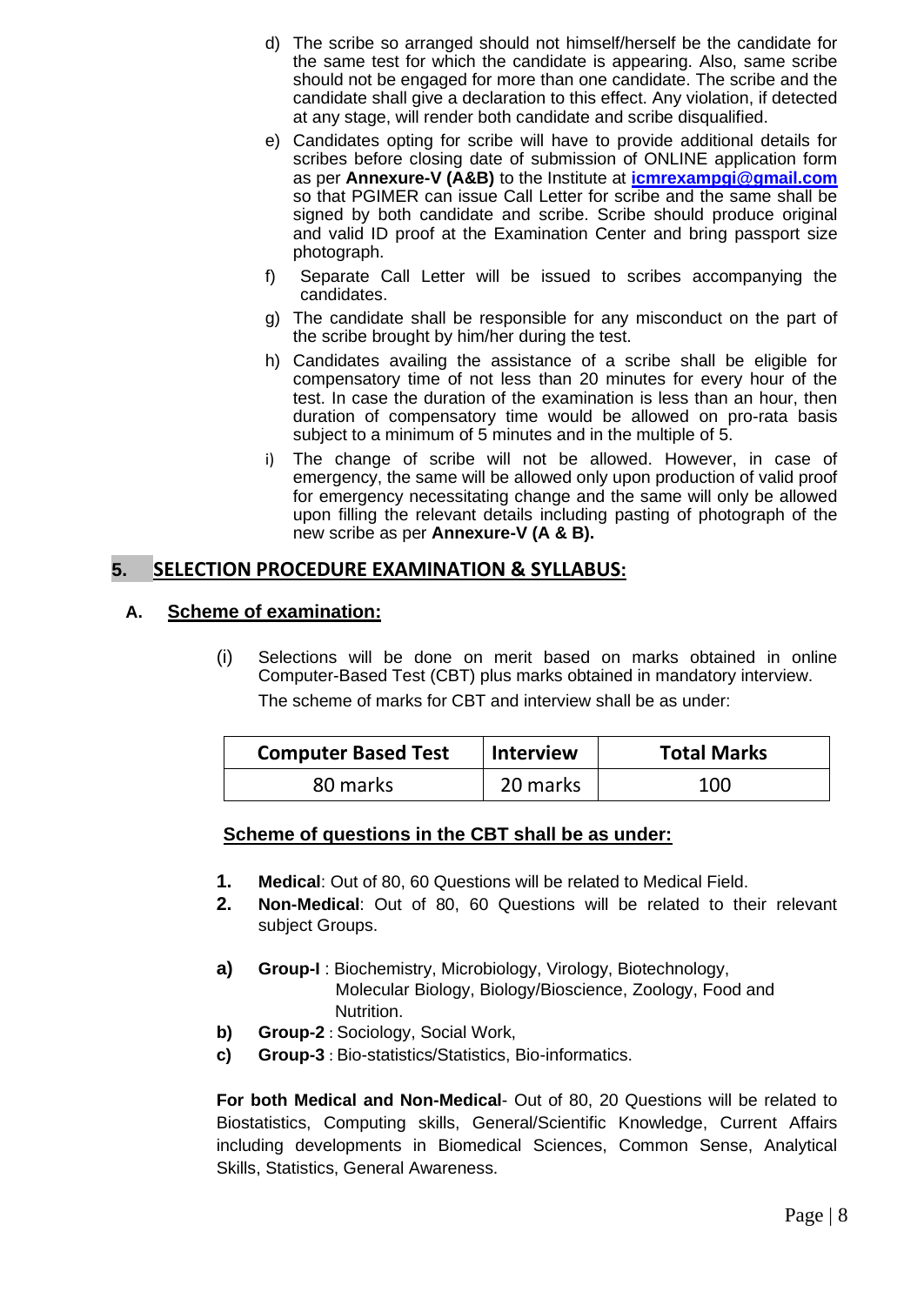- (ii) The Computer Based Test (CBT) (in English language only) shall be held on all India basis **at examination cities** mentioned in the succeeding paragraphs. It will consist of eighty (80) multiple choice questions (objective type). Each question shall carry one mark (1). There will be negative marking to the extent of 0.25 marks for each wrong answer to the objective type questions in the CBT. Duration of the CBT shall be 80 minutes. The venue and time of CBT will be as per, the details appearing on the Admit Cards. Candidates will be informed about the availability of the Admit Cards through a notice which will be displayed on the PGIMER and ICMR's website.
- (iii) The minimum qualifying/ eligibility criteria for CBT will be 50% marks for General (UR)category/EWS and 45% for OBC and 40% marks for SC/ST/PwBD categories respectively.

# **B. Scheme of examination:**

On the basis of Computer Based Examination, candidates will be shortlisted category wise for further recruitment process i.e. scrutiny of their applications and documents to decide their eligibility as per applicable recruitment rules of the concerned post and interview by using the below mentioned criteria.

Number of candidates that will be short listed  $= 5 \times$  No. of posts advertised  $+$  ties (plus reserved candidates securing marks above the lowest cut off of unreserved category) i.e. for each advertised post, five candidates (plus ties (plus reserved candidates securing marks above the lowest cut off of unreserved category) will be shortlisted.

The result of the online computer based test for short listing of the candidates will be uploaded through a notice on the website of ICMR i.e. **www.icmr.nic.in** possibly within twenty days of the date of holding the examination.

- **C. The shortlisted candidates will be required to send the copy of printout of the ONLINE APPLICATION FORM** within prescribed time (as will be mentioned in result notice for short listing of candidates) along with copies of all the certificates/ documents/ testimonials etc. uploaded by them while applying online. Shortlisted candidates will be required to furnish the following certificates/documents/testimonials along with their offline application:
	- i) Print out of the online application form
	- ii) Self attested /attested copy of mark sheet of Matric, 10+2 and other higher qualification as per requirements under the recruitment rules of the post concerned.
	- iii) Self-attested/attested copy of caste/category certificate viz. SC/ST/OBC/EWS/PwBD.
	- iii) No Objection Certificate from the present employer in case a candidate is working in Govt./Semi Govt./Autonomous Body etc.
	- **Note:** *The shortlisted candidates while forwarding the hard copy of their applications should ensure that they have attached self-certified/ attested*  *copy of all documents in support of age, educational qualification, experience certificate and category certificate, etc. The applications/ documents furnished after the prescribed due date for submission of the hard copy of application will not be considered and the candidature will be decided accordingly***.**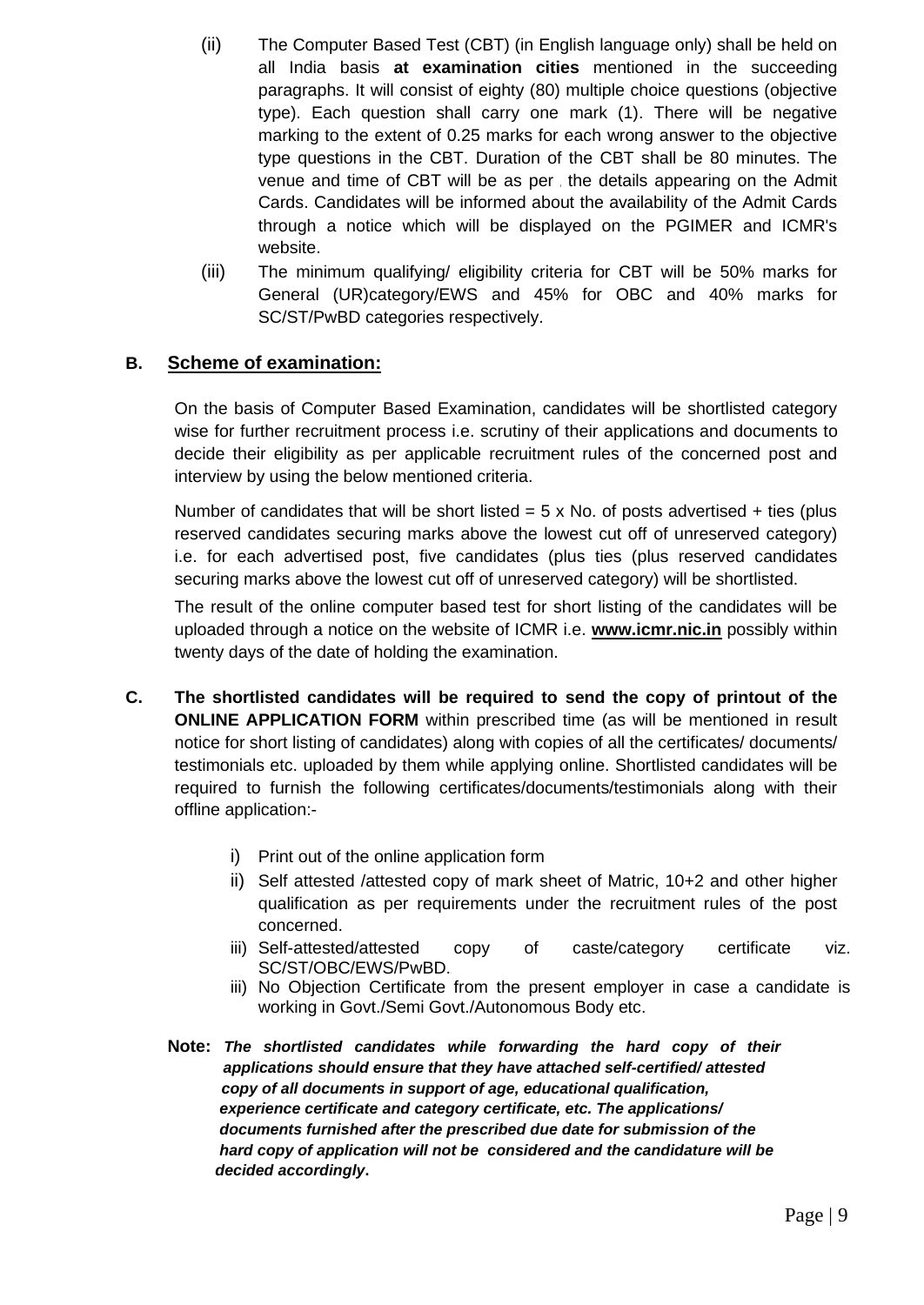**D. The applications and documents so received from the shortlisted candidates will be scrutinized w.r.t. the applicable recruitment rules of the concerned post to decide his/ her eligibility for the post** and accordingly only eligible candidates as per recruitment rules will be considered for next stage of recruitment process i.e. interview.

It is made clear that candidates will be allowed to appear in the Computer Based Test on the basis of entries filled in by him/ her in ONLINE APPLICATION FORM. Therefore, merely the fact that a candidate was allowed to appear in the CBT and has been shortlisted on the basis of the CBT does not confer upon him/ her any right of selection to the post.

- **E. A candidate who will be found eligible upon scrutiny of his/ her application & documents will only be considered for further recruitment process i.e. for interview. Final selection of the candidates who will found eligible as per recruitment rules and whose certificates in support of age, educational qualification, etc. found in order, will be made on merit based on his/ her aggregate scores in the CBT and interview.**
- **F. Reserved category candidates i.e. SC/ ST/ OBC/ EWS/ PwBD candidates, who are selected on their own merit without relaxed standards along with candidates belonging to unreserved category, will not be adjusted against the reserved share of vacancies. Such SC/ ST/ OBC/ EWS/ PwBD candidates will be accommodated against the general/ unreserved vacancies in the post as per their position in the overall merit list or vacancies earmarked for their category, whichever is advantageous. The reserved vacancies will be filled up separately from amongst the eligible SCs/ STS/ OBCs/ EWS/ PwBD candidates who are lower in merit than the last general candidate on merit list of unreserved category but otherwise found suitable for appointment by relaxed standards.**
- *Note: Out of the candidates who will be selected against vacancies reserved for SCs and STs, the backlog vacancies which are being advertised here will be filled up first and the vacancies of current year will be filled thereafter.*
- **G. Examination Centers/Cities:**
	- I. Applicants should indicate his/her choice of city of examination at the time of filling online application form. The city chosen is subject to confirmation of payment of the examination fee. The city of examination shall be allotted on first-come first-serve basis subject to availability of nodes in respective city.
	- II. The city of examination once chosen and allotted will not be changed and any request in this regard will not be entertained. **Applicants should therefore indicate the choice of city with utmost care.** Applicants are advised to complete the process of online application at the earliest without waiting for the last date, to avoid not getting the city/centre of their choice.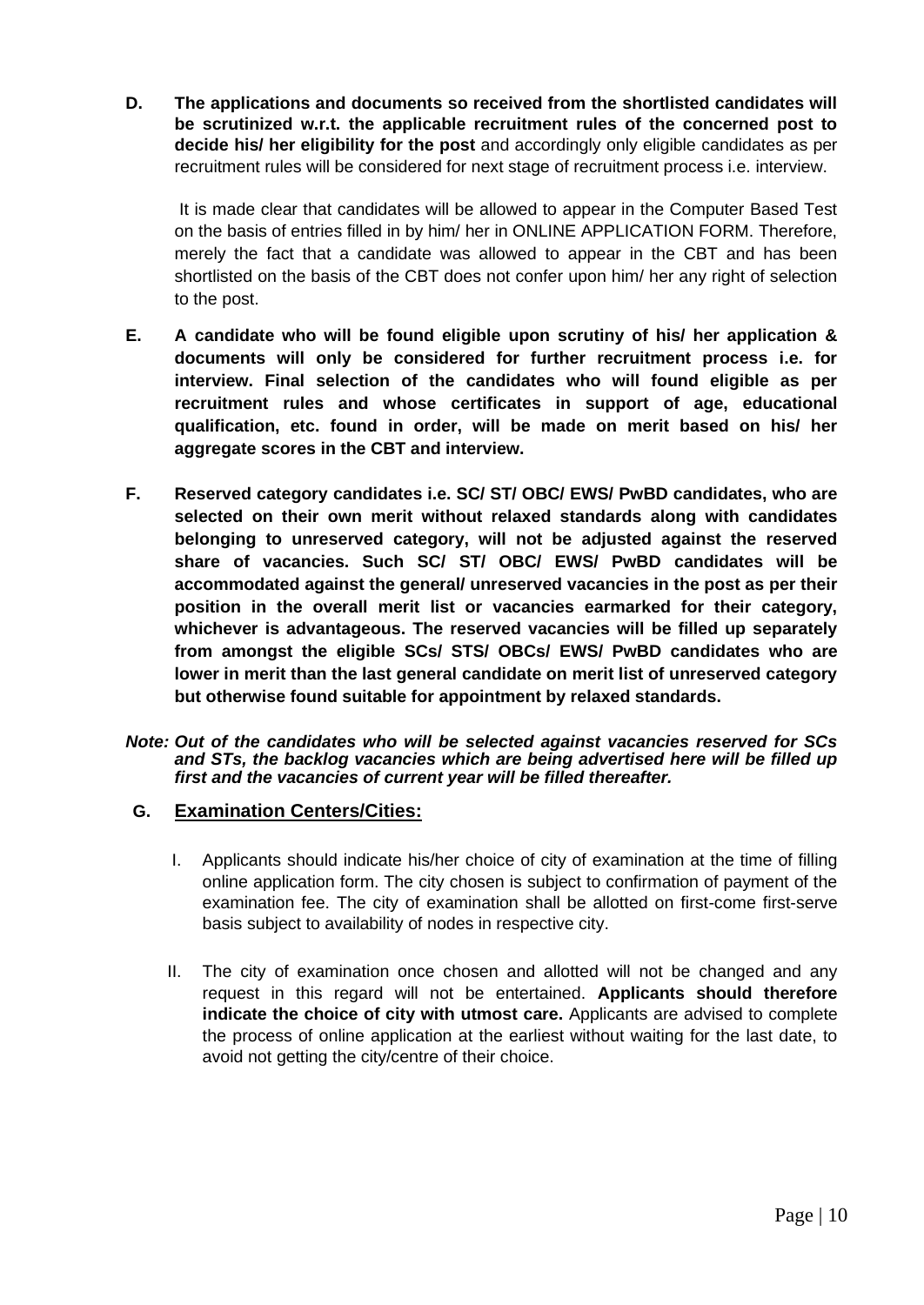# **LIST OF CITITES WHERE EXAMINATION IS LIKELY TO BE HELD**

| Sr. No.                 | <b>NAME OF CITIES/CENTERS</b> |
|-------------------------|-------------------------------|
| 1                       | <b>Ahmedabad (Gujrat)</b>     |
| 2.                      | Ambala (Haryana)              |
| 3                       | <b>Bengaluru</b>              |
| $\overline{\mathbf{4}}$ | <b>Bhopal</b>                 |
| 5                       | <b>Bhubaneswar</b>            |
| 6                       | <b>Chandigarh (Tricity)</b>   |
| $\overline{7}$          | <b>Chennai</b>                |
| 8                       | Delhi (NCR)                   |
| 9                       | <b>Guwahati</b>               |
| 10.                     | Gorakhpur (UP)                |
| 11                      | Hyderabad                     |
| 12                      | Jodhpur                       |
| 13                      | Jalandhar (Punjab)            |
| 14                      | <b>Kolkata</b>                |
| 15                      | <b>Mumbai</b>                 |
| 16                      | Patna                         |
| 17                      | <b>Pune</b>                   |
| 18.                     | Raipur (Chhattisgarh)         |
| 19                      | Srinagar (Kashmir)            |
| 20                      | Thiruvananthapuram (Kerala)   |
| 21                      | Varanasi                      |
| 22                      | Vijayawada                    |

**Note: While all possible efforts shall be made to allocate candidates in the cities chosen by them, however due to technical, logistic and other unforeseen reasons including nonavailability of sufficient number of Examination Centers or Candidates in that city or natural calamities etc., some centers may be cancelled. Under such circumstances, reallocation to alternate centers shall be done. Such decisions shall be binding on the candidate.**

# **H. SYLLABUS:**

The syllabus for the computer based online examination will be of MBBS level for Medical scientists and of M.Sc. level for Non-Medical scientists.

# **I. RESOLUTION OF TIE CASES:**

In cases, where more than one candidate scores equal aggregate marks, the tie will be resolved by the following method:-

- I. First by using the date of birth with older candidates placed higher.
- II. If not resolved by (i) above, by using number of wrong answers / negative marks in the objective type computer based examination wherein the candidate(s) with less wrong answers / negative marks will be placed higher.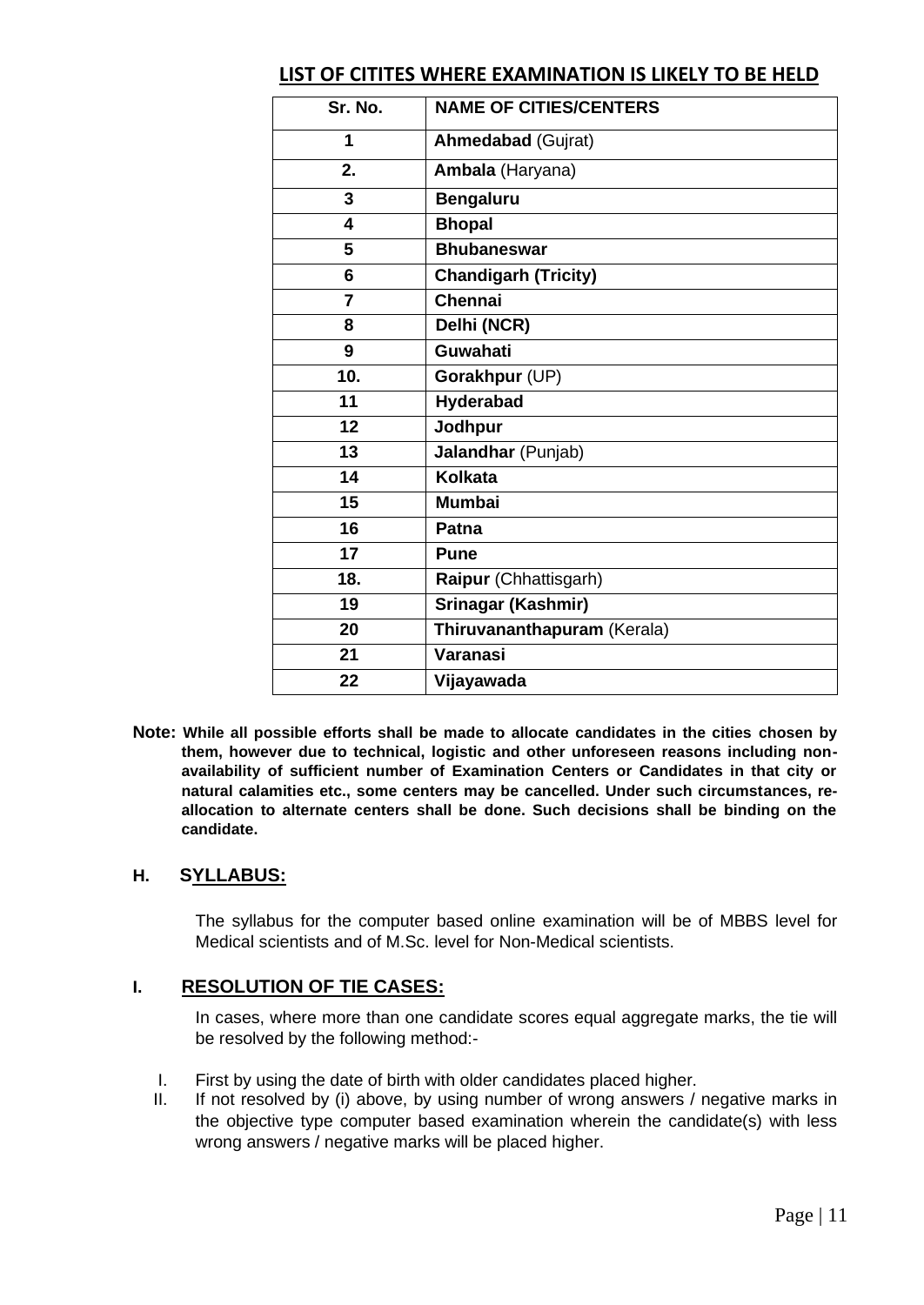III. If not resolved by (i) & (ii) above, the aggregate percentage of marks obtained in Matric standard, the candidate having higher aggregate percentage of marks (%) will be placed higher in merit.

# **J. ACTION AGAINST CANDIDATES FOUND GUILTY OF MISCONDUCT:**

- **I.** At the time of examination, if a candidate is (or has been) found quilty of:
	- a) Using unfair means during the examination or
	- b) Impersonating or procuring impersonation by any person or
	- c) Misbehaving in the examination hall or taking away the answer sheet from the examination hall or
	- d) Resorting to any irregular or improper means in connection with his/her candidature for selection or
	- e) Obtaining support for his/her candidature by any unfair means, and/ or not complying with instructions issued from time to time, such a candidate may, in addition to rendering himself/herself liable to criminal prosecution, be liable:
	- i. To be disqualified from the examination for which he/she is a candidate.
	- ii. To be debarred either permanently or for a specified period, from any examination or recruitment conducted by the PGIMER & ICMR.

#### **Note: PGIMER, Chandigarh/ICMR reserves the rights to supervise the complete selection/ recruitment process from online application to selection by way of using Biometric process and CCTV Cameras/ Videography etc.**

# **6. INSTRUCTIONS FOR FILLING OR ONLINE APPLICATION FORM:**

Candidates should fill in the online Application Form taking utmost care and following instructions and Help Manual step by step. Candidates should fill in the Online Application Form correctly. Incorrect filled form may result in rejection.

# **A. General Instructions:**

- i A candidate willing to apply is required to visit **www.pgimer.edu.in** or **[www.icmr.nic.in](http://www.icmr.nic.in/)** to submit his/ her ONLINE Application in the prescribed format after registering himself/ herself.
- ii Apply online well in advance without waiting for last date of submission of online application form.
- iii **Candidates applying for a post must ensure that they** *fulfill the eligibility conditions on the last date of submission of application***. Candidates who do not fulfill the qualifications/eligibility conditions on cut-off date, their application shall not be accepted by the online application system.**
- iv A candidate whether he belongs to unreserved (General) or reserved viz. SC, ST, OBC, EWS or PwBD, can submit online application form under one particular category of post advertised. Submission of more than one application form will automatically lead to rejection of candidature.
- v Candidate should fill in the Online Application with utmost care and by following the instructions step by step. Candidate should fill in the Online Application form correctly. Incorrect filled application form may leads to rejection.
- vi Please read the instructions and procedures carefully before you start filling the Online Application Form and check all the particulars filled up in application form after getting the printout to ensure the correctness of information and upload all documents before finally submitting the application.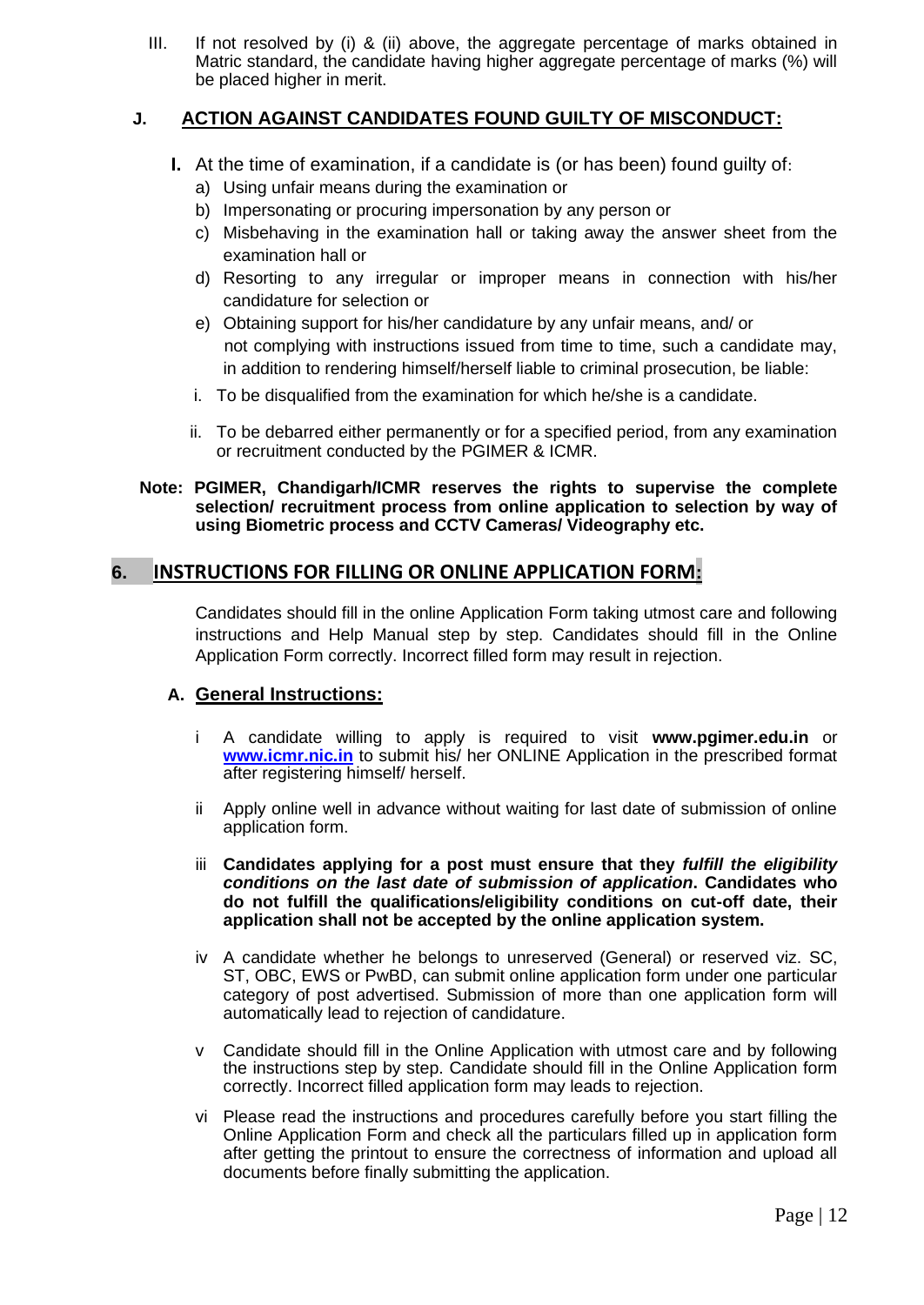- vii After successful submission of application, candidates can again take final print out of application.
- viii The hard copy of application form (final printout) along with all uploaded documents must be brought/submitted at the time when called upon to do so by the ICMR.
- ix **No offline application form or copy of downloaded application form will be accepted by the ICMR/ PGIMER.**
- x The decision of the ICMR in all matters relating to acceptance or rejection of an application, eligibility/ suitability of the candidates, mode and criteria for selection etc will be final and binding on the candidates. No inquiry or correspondence will be entertained in this regard.
- xi The PGIMER, Chandigarh/ ICMR does not scrutinize the documents at the time Of submission of online application and the same are to be checked only at the time of Scrutiny. If on verification at any stage starting from submitting application form till appointment and any time even after appointment, it is found that any candidate does not fulfil any of the eligibility condition or it is found that the information furnished is false or incorrect, his/ her candidature will be cancelled and he/ she will also be liable to be criminally prosecuted. This is irrespective of whether the candidate was benefitted by furnishing the false or incorrect information in his/ her application.
- xii The cost of Application Form includes the fee for the Computer Based Test which is non-refundable and no correspondence in this regard will be entertained. The candidate is required to go through the instructions carefully and acquaint himself/herself with all requirements with regard to filling of the online application form.

#### **Important Note:**

- **i. Candidates are advised to fill their application form carefully such as Name, Father's/ Mother's name, Date of Birth and Category, Qualification, marks obtained, passing year, photo, Signature, details, etc. No request for change of any particular on the online application form shall be entertained by the PGIMER/ICMR after submission of application form.**
- ii. **After final submission of application form, no change will be allowed. Candidate will be responsible for any mistake in the data of application form and fees paid by him/her.**
- iii. **In case candidate feels that he/she has filled up the form erroneously, he/she should register himself/ herself afresh and fill up a fresh online application form alongwith fresh requisite fee before closing date. However for second and subsequent reqistration(s), different mobile number and email ID are to be used each time.**
- **iv. A candidate can apply for one post only. If a candidate having eligibility for more than one post, his/her request to appear for Computer Based Test for all posts will not be considered and no correspondence in this regard will be entertained.**

#### **B. Online Registration:**

- (i) After selecting the online registration, fill the mandatory details asked for step by carefully as **the details filled in the REGISTRATION FORM will NOT be allowed to be changed once registered.**
- (ii) It will be the responsibility of the candidate to ensure that correct details are filled in the Registration Form. The Institute will not be responsible for any incorrect information/cancellation of candidature/loss or lack of communication etc. due to wrong entries in the REGISTRATION FORM.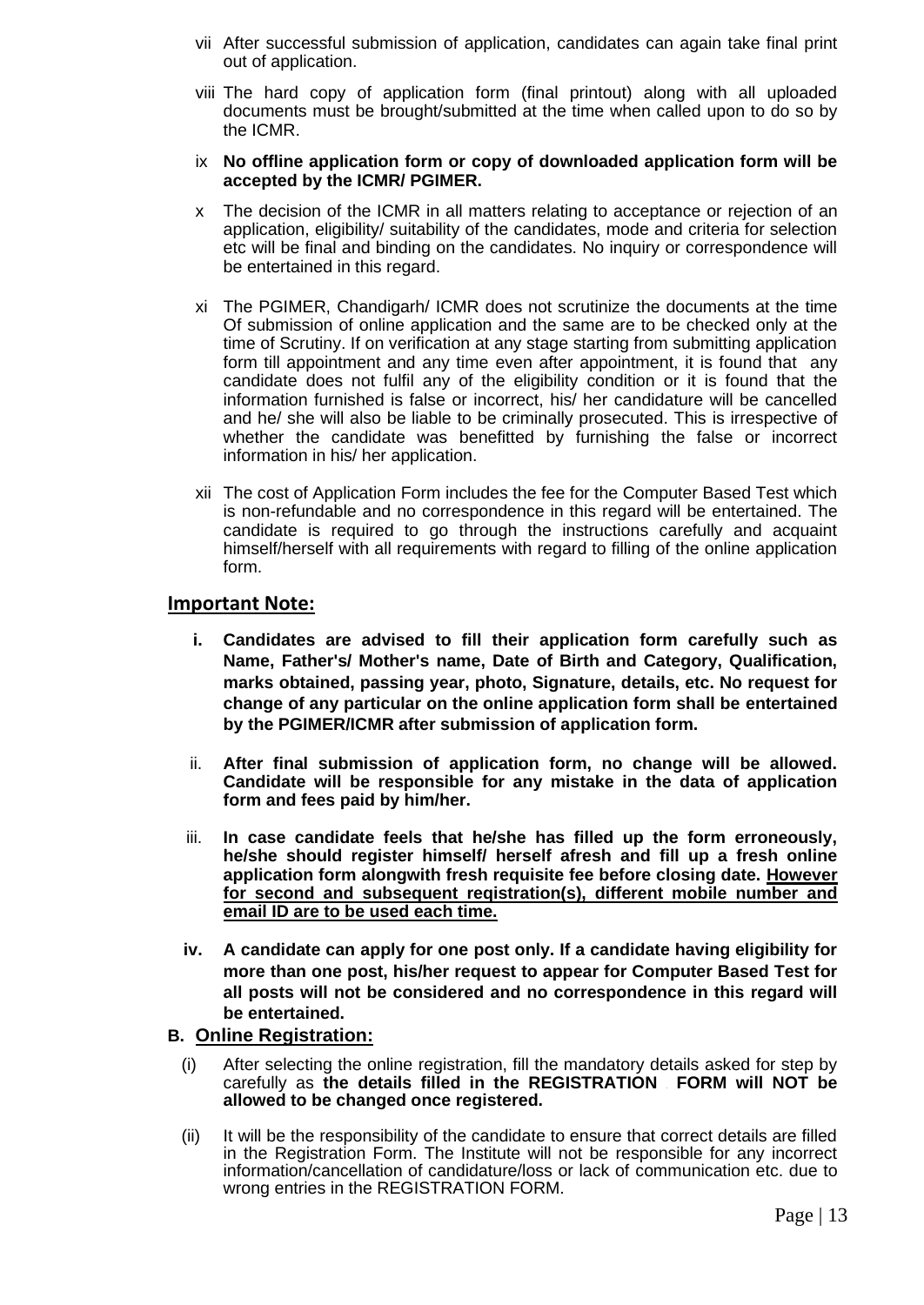- (iii) Acknowledgement of successful Online Registration will be forwarded to applicant's Registered e.mail ID/Mobile No.
- (iv) Duplicate applications from any applicant will result in cancellation of all such applications. No intimation regarding such summarily rejections will be provided.

### **C. Filling the Online Application:**

- (i) Registered Users Click on 'Applicant login' to access the Application form with User ID and password received on your email and mobile number.
- (ii) Click on the 'Go to Application Form' button and please read the important instructions carefully. The Application Form is categorized into the several sections. You need to fill section-wise application form. Once the mandatory details in a section are filled, you can move to the next section by clicking on Save and Next. However, you will not be allowed to navigate to next section, if mandatory information is not filled or the required documents are not uploaded. To navigate back to the previous section, you can click on the name of the previous section tab. Once you have completed the last section and then, click on Submit button, you will be re-directed to make the payment. Once payment is done, your application is considered complete. Fee will only be accepted through Net Banking/Credit Card/Debit Card.
- (iii) All applicants are required to ensure that Photo/Signature and other documents are uploaded according to the instructions provided in these guidelines. Failure to do so may result in rejection of applications.

#### **D. Admit Cards:**

(i) Admit Card for Accepted Registration/ Application Form will only be uploaded on the Institute's website **www.pgimer.edu.in** and **www.icmr.nic.in**. If the status of Registration Form or Admit Card is not available on website, he/she should immediately write an email to the Sr. Administrative Officer (Academic), PGIMER, Chandigarh on **icmrexampgi@gmail.com** along with full particulars of the Registration Form.

#### **E. Documents to be uploaded with Application Form (Mandatory):**

(i) The candidates must upload scanned copy of their self attested/attested copies of certificates/documents in support of their educational qualifications (from Matric onwards), certificates of detailed marks obtained in these course(s), date of birth, category certificate i.e. SC/ST/OBC/PwBD, experience(s), NOC from the present employer (if employed), etc. If a candidate fails to upload self-attested copies of the requisite documents as above, his/her candidature will be cancelled and he/she will not be allowed to participate in subsequent stages of selection/admission process.

#### **F. Instructions For Photographs:**

- (i) Please scan your Photograph (clear passport size coloured with light background) and save it in the JPEG format. The size of image should not exceed 50 kb.
- (ii) Photograph MUST be snapped on or after 01<sup>st</sup> April, 2020.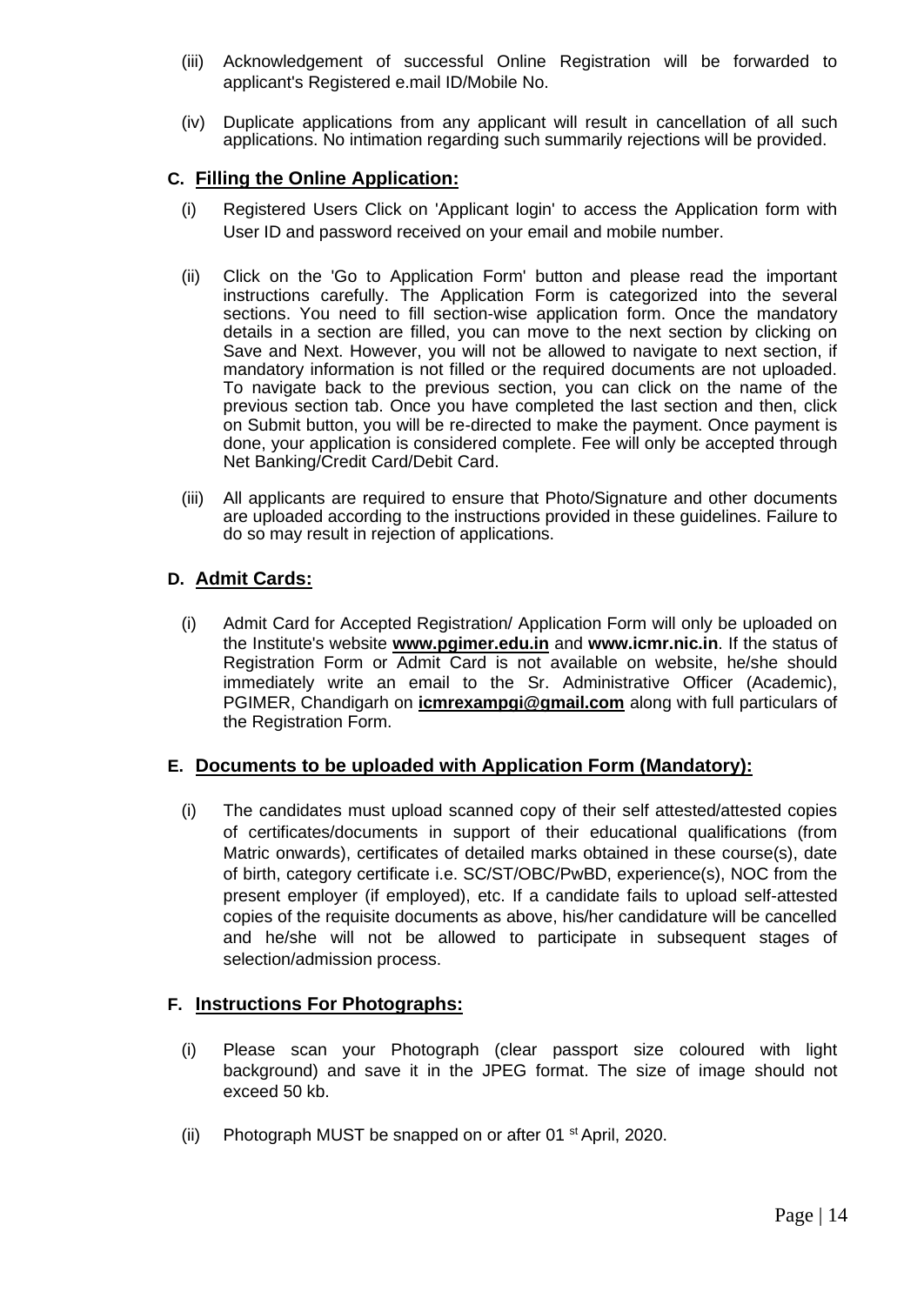(iii) Photograph must be taken with name of candidate (as in application), and date of taking photograph, as per the example given below:



Example:

Ravi Kumar 01.09.2020

# **IMPORTANT:**

- The photograph must be snapped with a placard-indicating name of candidate and date of taking photograph, In case name and date are written on the photograph afterwards, the application will be rejected.
- ---- The name and date on the photograph must be clear and legible.
- (iv) Candidate should not wear cap, goggles etc. Spectacles are allowed.
- (v) The photograph on the Application form should be unattested.
- (vi) Application not complying with these instructions, or with unclear photograph, will be rejected.
- (vii) Keep a few identical photographs in reserve for use at the time of Test/ document verification.
- (viii) **Any deviation or discrepancy between actual appearance at the time of examination and facial appearance in the photograph pasted on the application will make candidate liable for rejection.**

# **G. Other Important Instructions:**

- (i) All the candidates should ensure to take printout of application for after completing all details.
- (ii) Incomplete applications will not be considered, and no correspondence will be entertained in this matter. All particulars in the application form must be entered carefully. All claims made in the application must be supported with documentary proof.
- (iii) Candidates who will be shortlisted on the basis of the computer based test and should send the print out of their online application form along with self attested photocopies e-Challan for deposit of the application fee, certificates/documents in support of educational qualification(s), experience, age/date of birth certificate, caste/category certificate, Fresh OBC certificate, and NOC from the present employer (if employed) to the ICMR as per details that will be given in the result notice for short listing of candidates. At the time of document verification before the interview, these candidates will also be required to produce all Original Documents in support of the documents, which were uploaded by them along with their ONLINE APPLICATION form failing which their candidature for further recruitment process will be cancelled.
- (iv) Candidates who have obtained MBBS degree from a Medical College not recognized by the Medical Council of India/NMC are not eligible to apply.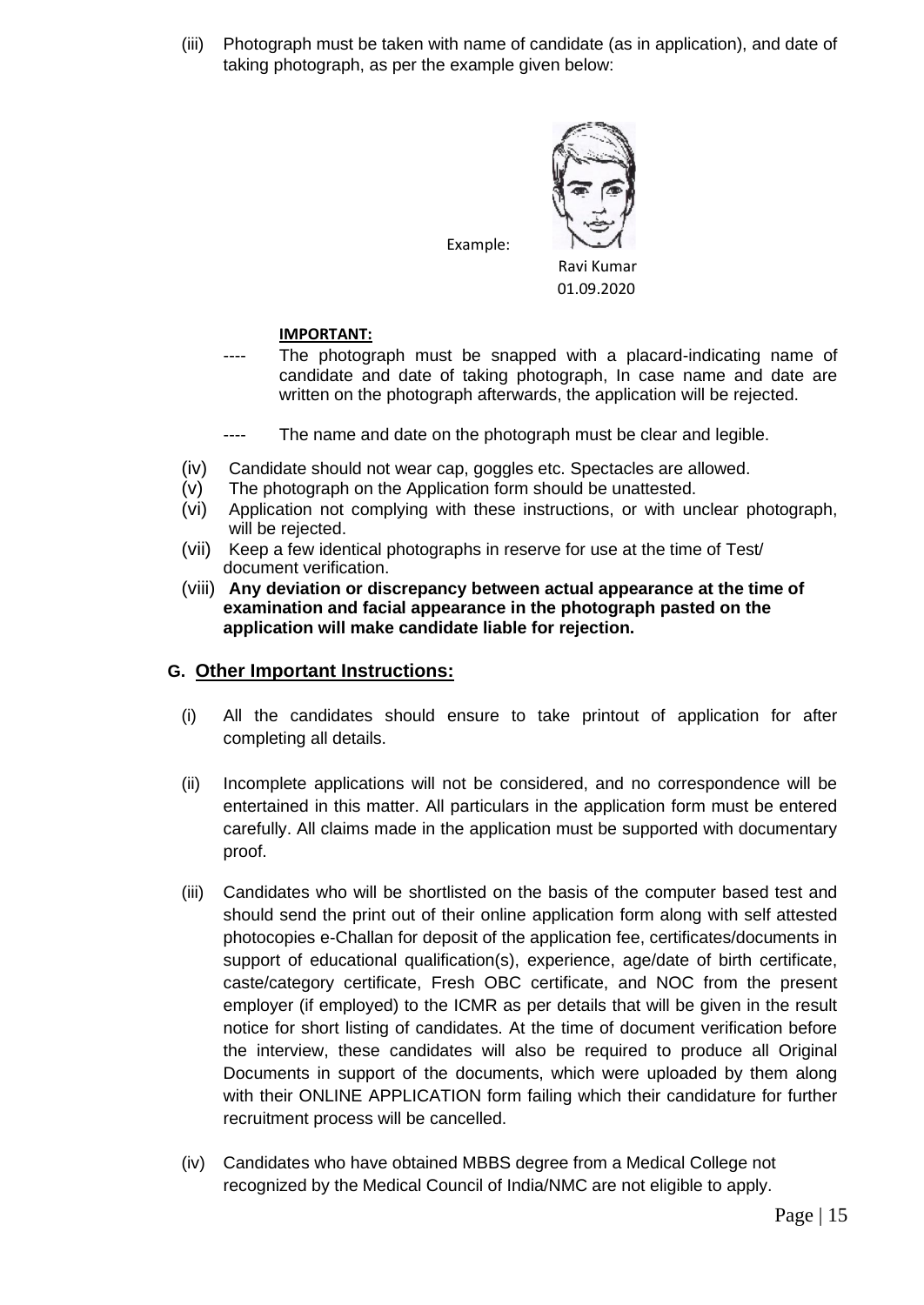- (v) Candidates in employment, in the event of his/ her getting shortlisted, must forward their application through proper channel. Online Application will be treated as advance copy of the application.
- (vi) No request for a change of category applied for shall be entertained after the submission of the application.
- (vii) The number of the vacancies are provisional and may vary.
- (viii) All candidates appearing for the CBT are instructed 'NOT TO BRING' water bottle, car key (Remote), chain, any mobile phones/pager/pen/wrist watch/ring/wallets/ladies purse/ornaments (Earrings, rings, nose pins, etc.) or any other electronic device. The candidates with these articles will not be permitted to enter in the examination hall. The examination centres are not responsible for the safe custody of the belongings of the candidates and they have to make their own arrangement for their safe custody.
- (ix) If a candidate is at any stage found to have provided false information/certificate or is found to have withheld or concealed some information in his/her application form, he/she will be debarred from admission, his/her residency will be terminated with immediate effect.
- (x) If ineligibility is detected at any stage, candidature/selection of the candidate will be cancelled/ terminated without any notice.
- (xi) Candidate must not obtain or give or attempt to obtain or give irregular assistance of any kind during the examination/ interview; this will entail cancellation of candidature for the examination/ selection. The candidature will be cancelled and appropriate criminal/civil proceedings will be initiated against the candidates, if at any stage it is found that candidate have secured selection by using any unfair means.
- (xii) **The result will only be declared on the ICMR's website: www.icmr.nic.in. No individual information at any stage shall be sent and hence all candidates should regularly visit the Institute's website.**
- (xiii) There is no provision for re-checking/re-evaluation and no query in this regard will be entertained.
- (xiv) In case of any guidance/information/clarification regarding the online filling of the application form and Advertisement the candidate can call at helpline No, 0172- 2755560-61on all working days from 10.00 A.M. to 4.30 P.M (on Saturday from 10.00 A.M. to 01.00 P.M.)
- (xv) Any dispute in regard to any matter referred to herein shall be subject to the Court jurisdiction at Delhi.